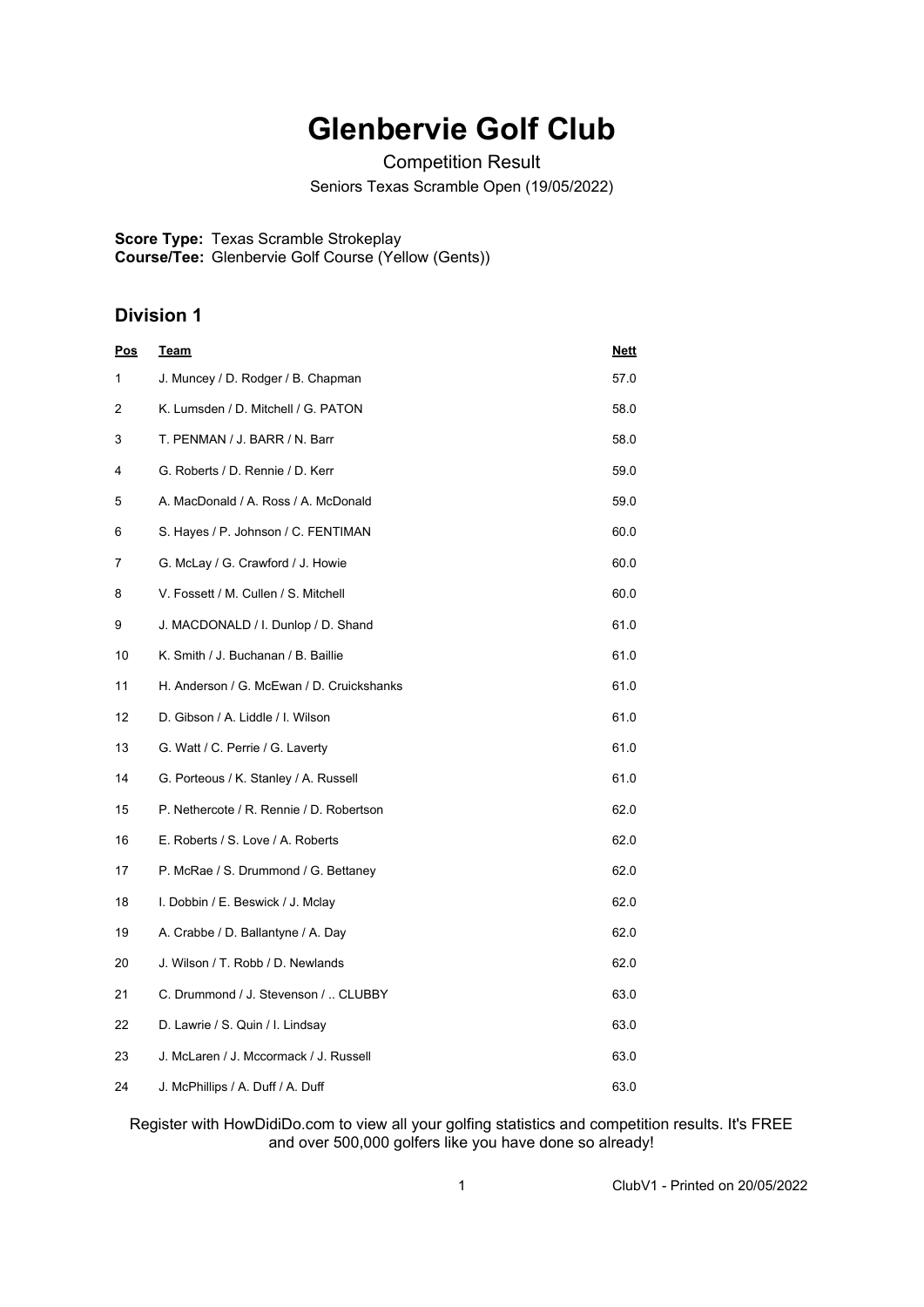**Score Type:** Texas Scramble Strokeplay **Course/Tee:** Glenbervie Golf Course (Yellow (Gents))

## **Division 1**

| <u>Pos</u> | <u>Team</u>                                  | <b>Nett</b> |
|------------|----------------------------------------------|-------------|
| 25         | W. Reid / I. Calder / J. Young               | 63.0        |
| 26         | D. Gaw / S. Mason / D. Taylor                | 63.0        |
| 27         | M. Stevenson / M. Dawson / A. Rawding        | 63.0        |
| 28         | K. Innes / J. Douglas / M. KIDD              | 63.0        |
| 29         | J. Murdoch / J. Black / J. Harkness          | 63.0        |
| 30         | J. McLachlan / G. Corbet / G. McIntosh       | 64.0        |
| 31         | D. Smith / R. Smith / J. NICHOLSON           | 64.0        |
| 32         | F. Whelan / A. Campbell / A. Somerville      | 64.0        |
| 33         | S. Clegg / C. Smith / C. Liddell             | 65.0        |
| 34         | W. Arbuckle / A. Hepburn / J. Morrison       | 65.0        |
| 35         | E. Young / A. Snedden / B. Graham            | 65.0        |
| 36         | K. Anderson / D. Mckay / B. Duncan           | 65.0        |
| 37         | E. Sommerville / G. Cowan / N. Simpson       | 65.0        |
| 38         | I. Mathieson / A. Rodger / A. McNicol        | 65.0        |
| 39         | S. Chalmers / E. Scott / D. McCulloch        | 66.0        |
| 40         | E. Crawford / E. Mallace / A. Parker         | 66.0        |
| 41         | T. Mccabe / G. Kerr / A. Scott               | 66.0        |
| 42         | D. Little / J. Atkinson / B. Boath           | 66.0        |
| 43         | R. Andrew / J. McCabe / W. Deveney           | 67.0        |
| 44         | B. Todd / S. Morton / R. Campbell            | 67.0        |
| 45         | J. Brodie / B. Monkman / R. Harvey           | 67.0        |
| 46         | G. Kelly / J. McLaughlan / D. Mckelvie Snr   | 67.0        |
| 47         | J. Paterson / R. Mulholland / T. Spence      | 67.0        |
| 48         | I. Shaw / B. Coyle / D. Jones                | 67.0        |
| 49         | J. Roxburgh / E. Faulconbridge / R. Marshall | 68.0        |
| 50         | N. Tatnall / A. McGregor / I. Rae            | 68.0        |
| 51         | R. Cathcart / I. Pryde / A. Lewis            | 68.0        |

Register with HowDidiDo.com to view all your golfing statistics and competition results. It's FREE and over 500,000 golfers like you have done so already!